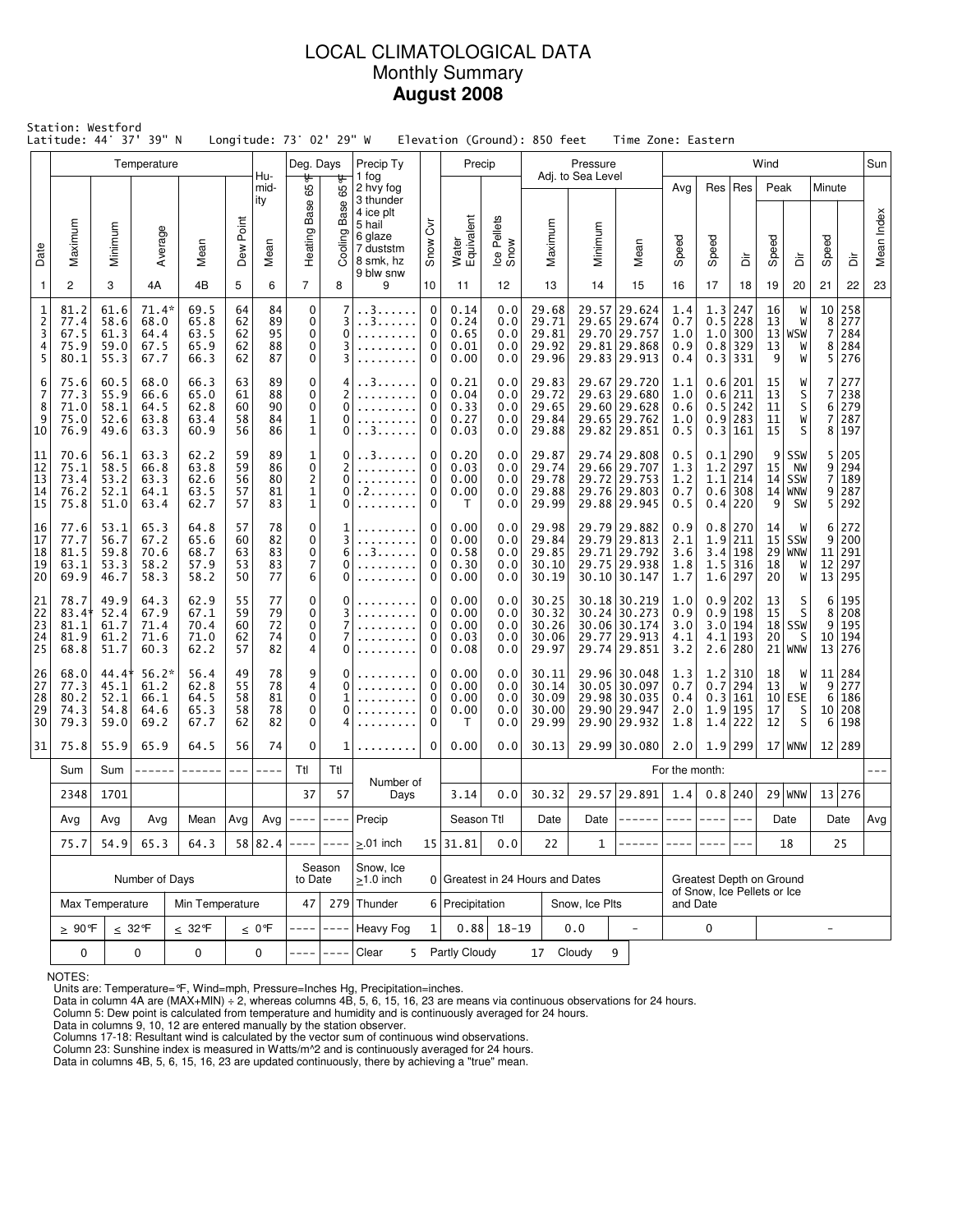# OBSERVATIONS AT 3-HOUR INTERVALS **August 2008: Westford**

|                                                                             |          |                                                                      | Wind                                                                      |                                              |                                              |                                              |                                                                                                                                                                        |                                                                             |                                                                                    |          | Wind                                                                 |                                                              |                                              |                                              |                                                                                                     |           |                                                            |                                                                           |          | Wind                                                                 |                                                                           |                                                           |                                              |                                  |                                                                                                          |                                                                                   |                                                                                                       |
|-----------------------------------------------------------------------------|----------|----------------------------------------------------------------------|---------------------------------------------------------------------------|----------------------------------------------|----------------------------------------------|----------------------------------------------|------------------------------------------------------------------------------------------------------------------------------------------------------------------------|-----------------------------------------------------------------------------|------------------------------------------------------------------------------------|----------|----------------------------------------------------------------------|--------------------------------------------------------------|----------------------------------------------|----------------------------------------------|-----------------------------------------------------------------------------------------------------|-----------|------------------------------------------------------------|---------------------------------------------------------------------------|----------|----------------------------------------------------------------------|---------------------------------------------------------------------------|-----------------------------------------------------------|----------------------------------------------|----------------------------------|----------------------------------------------------------------------------------------------------------|-----------------------------------------------------------------------------------|-------------------------------------------------------------------------------------------------------|
| Hour                                                                        | Sunshine | Pressure                                                             | Rainfall<br>rate                                                          | Temperature                                  | Dew Point                                    | Humidity                                     | Direction                                                                                                                                                              | Speed                                                                       | Gust                                                                               | Sunshine | Pressure                                                             | Rainfall<br>rate                                             | Temperature                                  | Dew Point                                    | Humidity                                                                                            | Direction | Speed                                                      | Gust                                                                      | Sunshine | Pressure                                                             | Rainfall<br>rate                                                          | Temperature                                               | Dew Point                                    | Humidity                         | Direction                                                                                                | Speed                                                                             | Gust                                                                                                  |
|                                                                             |          |                                                                      |                                                                           | AUG 01                                       |                                              |                                              |                                                                                                                                                                        |                                                                             |                                                                                    |          |                                                                      |                                                              | AUG 02                                       |                                              |                                                                                                     |           |                                                            |                                                                           |          |                                                                      |                                                                           | AUG 03                                                    |                                              |                                  |                                                                                                          |                                                                                   |                                                                                                       |
| 01<br>04<br>07<br>10<br>$\begin{array}{c} 13 \\ 16 \end{array}$<br>19<br>22 |          | 29.58<br>29.59<br>29.62<br>29.63<br>29.64<br>29.63<br>29.62<br>29.67 | 0.00<br>0.00<br>0.00<br>0.00<br>0.00<br>0.00<br>0.00<br>0.00              | 65<br>64<br>65<br>71<br>77<br>80<br>73<br>63 | 63<br>62<br>63<br>65<br>65<br>69<br>66<br>60 | 78<br>93                                     | 93 19<br>$\begin{array}{c} 93 \overline{)19} \\ 95 \overline{)18} \\ 81 \overline{)24} \end{array}$<br>$\begin{array}{c c} 67 & 26 \\ 70 & 27 \end{array}$<br>01<br>17 | 2<br>0<br>0<br>3<br>3<br>2<br>0<br>0                                        | 5<br>0<br>$\overline{\mathbf{c}}$<br>10<br>7<br>12<br>$\overline{\mathbf{c}}$<br>2 |          | 29.65<br>29.66<br>29.67<br>29.68<br>29.67<br>29.66<br>29.70<br>29.70 | 0.00<br>0.00<br>0.00<br>0.00<br>0.00<br>0.17<br>0.14<br>0.00 | 62<br>59<br>62<br>74<br>74<br>69<br>64<br>61 | 60<br>57<br>61<br>66<br>68<br>64<br>62<br>60 | $\begin{array}{c c} 95 & 22 \\ 95 & 22 \end{array}$<br>96 20<br>76 22<br>82 21<br>84<br>93 28<br>95 | 27<br>14  | 0<br>0<br>0<br>6<br>1<br>$\overline{\mathbf{c}}$<br>3<br>0 | 0<br>0<br>0<br>10<br>5<br>10<br>11<br>1                                   |          | 29.70<br>29.70<br>29.73<br>29.76<br>29.78<br>29.77<br>29.78<br>29.81 | 0.00<br>0.00<br>0.00<br>0.00<br>0.00<br>0.04<br>0.00<br>0.00              | 62<br>62<br>62<br>64<br>65<br>65<br>66<br>62              | 61<br>61<br>61<br>63<br>63<br>64<br>64<br>60 | 96<br>93<br>94                   | 95   29<br>30<br>96 29<br>96 02<br>$\begin{array}{ c c }\n 95 & 29 \\  94 & 29\n\end{array}$<br>29<br>05 | 0<br>030220<br>0                                                                  | $\begin{array}{c} 5 \\ 6 \end{array}$<br>$\begin{array}{c} 10 \\ 1 \\ 8 \\ 12 \\ 5 \\ 0 \end{array}$  |
|                                                                             |          |                                                                      |                                                                           | AUG 04                                       |                                              |                                              |                                                                                                                                                                        |                                                                             |                                                                                    |          |                                                                      |                                                              | <b>AUG 05</b>                                |                                              |                                                                                                     |           |                                                            |                                                                           |          |                                                                      |                                                                           | <b>AUG 06</b>                                             |                                              |                                  |                                                                                                          |                                                                                   |                                                                                                       |
| 01<br>04<br>07<br>$\begin{array}{c} 10 \\ 13 \end{array}$<br>16<br>19<br>22 |          | 29.82<br>29.81<br>29.84<br>29.88<br>29.89<br>29.88<br>29.89<br>29.92 | 0.00<br>0.00<br>0.00<br>0.00<br>0.00<br>0.00<br>0.00<br>0.00              | 64<br>62<br>63<br>66<br>69<br>74<br>70<br>60 | 62<br>61<br>61<br>63<br>63<br>63<br>63<br>58 | 96<br>96<br>96<br>89<br>81<br>69<br>79<br>94 | $\frac{32}{34}$<br>34<br>30<br>01<br>00<br>35<br>04                                                                                                                    | 1<br>0<br>$\mathbf 1$<br>$\frac{1}{2}$<br>$\overline{\mathbf{c}}$<br>0<br>0 | $\frac{3}{2}$<br>5<br>6<br>7<br>7<br>7<br>0                                        |          | 29.93<br>29.93<br>29.96<br>29.95<br>29.93<br>29.90<br>29.86<br>29.86 | 0.00<br>0.00<br>0.00<br>0.00<br>0.00<br>0.00<br>0.00<br>0.00 | 58<br>57<br>60<br>66<br>78<br>74<br>73<br>64 | 56<br>55<br>58<br>64<br>69<br>65<br>67<br>61 | 95   04<br>96 04<br>96 04<br>92 26<br>74 29<br>75 03<br>83<br>91 06                                 | 35        | 0<br>0<br>0<br>0<br>2<br>0<br>0<br>0                       | 0<br>0<br>0<br>3<br>6<br>1<br>0<br>1                                      |          | 29.81<br>29.75<br>29.71<br>29.70<br>29.69<br>29.67<br>29.70<br>29.71 | 0.000000<br>0.00<br>0.00<br>0.00<br>0.00<br>0.00<br>0.00                  | 65<br>66<br>64<br>67<br>69<br>70<br>66<br>62              | 63<br>62<br>62<br>64<br>65<br>63<br>63<br>60 | 87<br>94<br>90<br>79<br>91<br>94 | 91 14<br> 18<br> 18<br> 14<br>85 16<br>00<br>26<br>20                                                    | 021121<br>0<br>0                                                                  | 6777971<br>$\mathsf{2}$                                                                               |
|                                                                             | AUG 07   |                                                                      |                                                                           |                                              |                                              |                                              |                                                                                                                                                                        |                                                                             |                                                                                    |          |                                                                      | <b>AUG 08</b>                                                |                                              |                                              |                                                                                                     |           |                                                            |                                                                           |          |                                                                      | <b>AUG 09</b>                                                             |                                                           |                                              |                                  |                                                                                                          |                                                                                   |                                                                                                       |
| 01<br>04<br>07<br>10<br>13<br>16<br>19<br>22                                |          | 29.72<br>29.69<br>29.69<br>29.71<br>29.67<br>29.65<br>29.66<br>29.68 | 0.00<br>0.00<br>0.00<br>0.00<br>0.00<br>0.00<br>0.00<br>0.00              | 60<br>58<br>60<br>69<br>76<br>72<br>65<br>61 | 57<br>56<br>59<br>63<br>64<br>63<br>63<br>60 | 67<br>74<br>92<br>94                         | $\frac{93}{95}$ $\Big  \frac{25}{19}$<br>$\begin{array}{c c} 96 & 18 \\ 81 & 23 \end{array}$<br>21<br>04<br>18<br>20                                                   | 0<br>0<br>0<br>3<br>3 1 1 1                                                 | 2<br>0<br>$\frac{3}{7}$<br>7<br>5<br>4<br>4                                        |          | 29.64<br>29.63<br>29.63<br>29.64<br>29.61<br>29.61<br>29.62<br>29.64 | 0.00<br>0.00<br>0.00<br>0.00<br>0.00<br>0.00<br>0.00<br>0.00 | 59<br>58<br>60<br>65<br>69<br>69<br>62<br>60 | 58<br>57<br>58<br>62<br>63<br>64<br>59<br>59 | $95 + 18$<br>95 18<br>96 18<br>90 15<br>80 24<br>84<br>92<br>95 23                                  | 32<br>23  | 0<br>0<br>0<br>1<br>1<br>0<br>0<br>0                       | 0<br>0<br>0<br>6<br>6<br>3<br>2<br>0                                      |          | 29.65<br>29.68<br>29.73<br>29.78<br>29.79<br>29.79<br>29.81<br>29.84 | 0.22<br>0.00<br>0.00<br>0.00<br>0.00<br>0.00<br>0.00<br>0.00              | 60<br>58<br>60<br>64<br>71<br>75<br>68<br>55              | 59<br>57<br>58<br>58<br>59<br>58<br>60<br>53 | 80<br>56<br>74                   | $96 \mid 18$<br>95 26<br>96 26<br>29<br>66 26<br>28<br>03<br>93 03                                       | 0<br>0<br>$\begin{array}{c} 0 \\ 3 \end{array}$<br>0<br>6<br>0<br>0               | $\begin{array}{c} 1 \\ 2 \\ 3 \\ 7 \\ 4 \\ 11 \end{array}$<br>$\pmb{0}$<br>0                          |
|                                                                             |          |                                                                      |                                                                           | AUG 10                                       |                                              |                                              |                                                                                                                                                                        |                                                                             |                                                                                    |          |                                                                      |                                                              | AUG 11                                       |                                              |                                                                                                     |           |                                                            |                                                                           |          |                                                                      |                                                                           | AUG 12                                                    |                                              |                                  |                                                                                                          |                                                                                   |                                                                                                       |
| 01<br>04<br>07<br>10<br>13<br>16<br>19<br>22                                |          | 29.83<br>29.84<br>29.85<br>29.86<br>29.84<br>29.85<br>29.85<br>29.87 | 0.00<br>0.00<br>0.00<br>0.00<br>0.00<br>0.00<br>0.00<br>0.00              | 52<br>51<br>52<br>70<br>76<br>68<br>62<br>59 | 50<br>49<br>51<br>62<br>58<br>59<br>59<br>57 | 95<br>96<br>77<br>54<br>72<br>89             | 95 03<br>03<br>04<br>07<br>20<br>20<br>07<br>94 09                                                                                                                     | 0<br>0<br>0<br>0<br>$\mathbf{1}$<br>$\mathbf{1}$<br>0<br>0                  | 0<br>0<br>0<br>5<br>6<br>5<br>4<br>0                                               |          | 29.86<br>29.83<br>29.84<br>29.84<br>29.82<br>29.78<br>29.76<br>29.76 | 0.00<br>0.00<br>0.00<br>0.00<br>0.00<br>0.00<br>0.00<br>0.00 | 57<br>58<br>58<br>62<br>69<br>70<br>68<br>60 | 55<br>56<br>57<br>59<br>61<br>63<br>62<br>59 | $95_111$<br>95 08<br>96 09<br>88 03<br>76 03<br>78 26<br>83 29<br>94 17                             |           | 0<br>0<br>0<br>0<br>0<br>2<br>0<br>0                       | 0<br>0<br>0<br>4<br>3<br>4<br>3<br>0                                      |          | 29.73<br>29.70<br>29.71<br>29.73<br>29.70<br>29.68<br>29.70<br>29.72 | 0.00<br>0.00<br>0.00<br>0.00<br>0.00<br>0.00<br>0.00<br>0.00              | 59<br>60<br>60<br>64<br>72<br>69<br>66<br>59              | 57<br>59<br>59<br>59<br>64<br>59<br>60<br>56 | 95<br>85<br>77<br>70<br>80       | $94 \mid 18$<br>29<br>96 33<br>29<br>28<br>06<br>30<br>90 28                                             | 0<br>0<br>0<br>$\begin{array}{c} 4 \\ 2 \\ 0 \end{array}$<br>0<br>0               | $\begin{array}{c} 2 \\ 4 \\ 1 \end{array}$<br>$\begin{array}{c}\n10 \\ 6 \\ 2 \\ 5 \\ 2\n\end{array}$ |
|                                                                             |          |                                                                      |                                                                           | AUG 13                                       |                                              |                                              |                                                                                                                                                                        |                                                                             |                                                                                    |          |                                                                      |                                                              | AUG 14                                       |                                              |                                                                                                     |           |                                                            |                                                                           |          |                                                                      |                                                                           | <b>AUG 15</b>                                             |                                              |                                  |                                                                                                          |                                                                                   |                                                                                                       |
| 01<br>04<br>07<br>10<br>13<br>16<br>19<br>22                                |          | 29.73<br>29.73<br>29.76<br>29.77<br>29.77<br>29.75<br>29.74<br>29.78 | 0.00<br>0.00<br>0.00<br>0.00<br>0.00<br>0.00<br>0.00<br>0.00              | 59<br>55<br>55<br>67<br>72<br>71<br>64<br>60 | 54<br>52<br>53<br>59<br>55<br>57<br>60<br>57 |                                              | $\begin{array}{ c} 84 & 24 \\ 91 & 16 \end{array}$<br>94 19<br>75 16<br>55 16<br>63 26<br>87 14<br>90 19                                                               | $\begin{smallmatrix} 0\\1\\2 \end{smallmatrix}$<br>0<br>1<br>1<br>0<br>0    | 2<br>5<br>7<br>11<br>7<br>2<br>0<br>3                                              |          | 29.78<br>29.77<br>29.79<br>29.81<br>29.80<br>29.79<br>29.82<br>29.86 | 0.00<br>0.00<br>0.00<br>0.00<br>0.00<br>0.00<br>0.00<br>0.00 | 57<br>55<br>58<br>69<br>70<br>75<br>70<br>54 | 55<br>53<br>56<br>62<br>59<br>59<br>58<br>52 | $\frac{93}{95}$ $\left \frac{19}{19}\right $<br>96 02<br>77 32<br>68 31<br>58 01<br>67 02<br>93 02  |           | 0<br>0<br>0<br>0<br>0<br>1<br>0<br>0                       | $\begin{matrix}1\0\end{matrix}$<br>$\mathbf{1}$<br>4<br>12<br>6<br>2<br>0 |          | 29.89<br>29.90<br>29.93<br>29.97<br>29.96<br>29.95<br>29.96<br>29.98 | 0.00<br>0.00<br>0.00<br>0.00<br>0.00<br>0.00<br>0.00<br>0.00              | 53<br>52<br>54<br>71<br>74<br>74<br>67<br>59              | 51<br>51<br>53<br>60<br>59<br>60<br>61<br>57 |                                  | $\frac{94}{95}$ $\left  \frac{18}{19} \right $<br>96 21<br>68 20<br>61 21<br>61 19<br>81 18<br>93 19     | $\begin{smallmatrix}0\1\end{smallmatrix}$<br>$\mathbf 0$<br>1<br>0<br>1<br>2<br>0 | $\frac{1}{3}$<br>4<br>6<br>$\begin{array}{c} 7 \\ 5 \end{array}$<br>0                                 |
|                                                                             |          |                                                                      |                                                                           | <b>AUG 16</b>                                |                                              |                                              |                                                                                                                                                                        |                                                                             |                                                                                    |          |                                                                      |                                                              | AUG 17                                       |                                              |                                                                                                     |           |                                                            |                                                                           |          |                                                                      |                                                                           | AUG 18                                                    |                                              |                                  |                                                                                                          |                                                                                   |                                                                                                       |
| 01<br>04<br>07<br>10<br>13<br>16<br>19<br>22                                |          | 29.97<br>29.94<br>29.93<br>29.92<br>29.88<br>29.81<br>29.79<br>29.82 | 0.00 <sub>1</sub><br>0.00<br>0.00<br>0.00<br>0.00<br>0.00<br>0.00<br>0.00 | 57<br>54<br>54<br>69<br>74<br>77<br>74<br>62 | 55<br>52<br>52<br>60<br>57<br>59<br>61<br>56 |                                              | 93 19<br>95 19<br>95 19<br>74 12<br>55 29<br>$54$ 29<br>65 29<br>81 21                                                                                                 | 0<br>0<br>0<br>0<br>2<br>$1\,$<br>0<br>1                                    | 0<br>0<br>0<br>3<br>11<br>8<br>2<br>3                                              |          | 29.80<br>29.80<br>29.81<br>29.82<br>29.82<br>29.80<br>29.81<br>29.84 | 0.00<br>0.00<br>0.00<br>0.00<br>0.00<br>0.00<br>0.00<br>0.00 | 62<br>58<br>59<br>69<br>72<br>75<br>73<br>61 | 57<br>55<br>56<br>60<br>63<br>64<br>64<br>58 | 85 19<br>90 19<br>90 19<br>74 22<br>75 23<br>70 26<br>73 26<br>91 22                                |           | 2<br>3<br>5<br>2<br>3<br>2<br>0<br>0                       | 8<br>7<br>10<br>10<br>13<br>7<br>1<br>0                                   |          | 29.85<br>29.84<br>29.83<br>29.83<br>29.77<br>29.72<br>29.73<br>29.79 | 0.00 <sub>1</sub><br>0.00<br>0.00<br>0.00<br>0.00<br>0.00<br>0.00<br>0.06 | 61 <sub>1</sub><br>61<br>62<br>73<br>78<br>81<br>70<br>62 | 58<br>59<br>60<br>66<br>66<br>69<br>66<br>60 |                                  | 90, 19<br>93 19<br>92 19<br>79 19<br>65 21<br>66 20<br>88 19<br>94 19                                    | 0<br>2<br>4<br>4<br>8<br>4<br>0<br>1                                              | $\overline{c}$<br>$\overline{7}$<br>11<br>15<br>16<br>16<br>$\frac{4}{7}$                             |

# MAXIMUM SHORT DURATION PRECIPITATION

| Time Period (minutes) |      | 10   | 15   | 20   | 30   | 45   | 60   | 80   | 100  | 120  | 150  | 180  |
|-----------------------|------|------|------|------|------|------|------|------|------|------|------|------|
| Precipitation         | 0.13 | 0.18 | 0.18 | 0.19 | 0.20 | 0.20 | 0.23 | 0.30 | 0.32 | 0.33 | 0.41 | 0.49 |
| Ended: Date           | 11   | 11   | 11   | 11   | 11   | 09   | 18   | 18   | 18   | 18   | 18   | 18   |
| Ended: Time           | 1341 | 1345 | 1345 | 1353 | 1400 | 0110 | 2222 | 2242 | 2253 | 2308 | 2222 | 2245 |

The precipitation amounts may occur at any time during the month. The time indicated is the ending time of the interval. Date and time are not entered for trace amounts.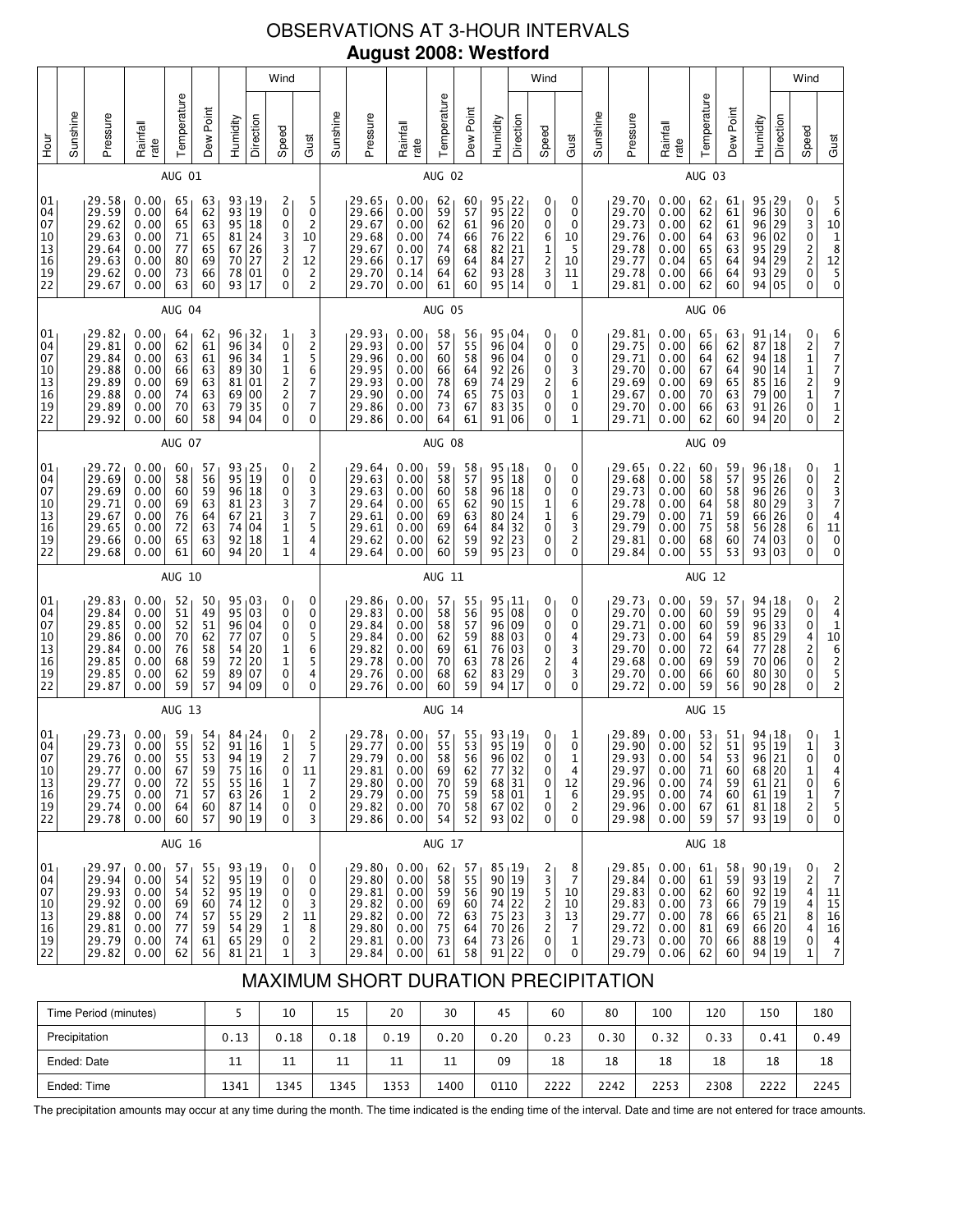# OBSERVATIONS AT 3-HOUR INTERVALS **August 2008: Westford**

|                                                                             | Wind                                                                                                                                                                                                                                                                                                                                                                                                                                                                   |                                                                      |                                                              |                                              |                                              |                                             |                                                                  |                                                                         |                                                                      |                                                              |                                                                      |                                                              |                                                              |                                                                                    |                                                    | Wind                                                                  |                                                                         |                                                                      |                                                              |                                                                      |                                                              |                                                                              |                                              |                                                                 | Wind                                                  |                                                                                       |                                                                                                                                              |
|-----------------------------------------------------------------------------|------------------------------------------------------------------------------------------------------------------------------------------------------------------------------------------------------------------------------------------------------------------------------------------------------------------------------------------------------------------------------------------------------------------------------------------------------------------------|----------------------------------------------------------------------|--------------------------------------------------------------|----------------------------------------------|----------------------------------------------|---------------------------------------------|------------------------------------------------------------------|-------------------------------------------------------------------------|----------------------------------------------------------------------|--------------------------------------------------------------|----------------------------------------------------------------------|--------------------------------------------------------------|--------------------------------------------------------------|------------------------------------------------------------------------------------|----------------------------------------------------|-----------------------------------------------------------------------|-------------------------------------------------------------------------|----------------------------------------------------------------------|--------------------------------------------------------------|----------------------------------------------------------------------|--------------------------------------------------------------|------------------------------------------------------------------------------|----------------------------------------------|-----------------------------------------------------------------|-------------------------------------------------------|---------------------------------------------------------------------------------------|----------------------------------------------------------------------------------------------------------------------------------------------|
| 들<br>오                                                                      | Sunshine                                                                                                                                                                                                                                                                                                                                                                                                                                                               | Pressure                                                             | Rainfall<br>rate                                             | Temperature                                  | Dew Point                                    | Humidity                                    | Direction                                                        | Speed                                                                   | Gust                                                                 | Sunshine                                                     | Pressure                                                             | Rainfall<br>rate                                             | Temperature                                                  | Dew Point                                                                          | Humidity                                           | Direction                                                             | Speed                                                                   | Gust                                                                 | Sunshine                                                     | Pressure                                                             | Rainfall<br>rate                                             | Temperature                                                                  | Dew Point                                    | Humidity                                                        | Direction                                             | Speed                                                                                 | Gust                                                                                                                                         |
|                                                                             |                                                                                                                                                                                                                                                                                                                                                                                                                                                                        |                                                                      |                                                              | <b>AUG 19</b>                                |                                              |                                             |                                                                  |                                                                         |                                                                      |                                                              |                                                                      |                                                              | <b>AUG 20</b>                                                |                                                                                    |                                                    |                                                                       |                                                                         |                                                                      |                                                              |                                                                      |                                                              | <b>AUG 21</b>                                                                |                                              |                                                                 |                                                       |                                                                                       |                                                                                                                                              |
| 01<br>04<br>07<br>10<br>$\overline{13}$<br>$\overline{16}$<br>19<br>22      | 29.77<br>0.00<br>95 18<br>62<br>60<br>1<br>2<br>0<br>$\overline{23}$<br>94<br>29.78<br>0.00<br>59<br>57<br>16<br>95<br>$\overline{7}$<br>29.86<br>0.00<br>55<br>53<br>06<br>29.94<br>$\overline{2}$<br>9<br>0.00<br>57<br>52<br>84<br>31<br>$\frac{2}{2}$<br>52<br>29.98<br>63<br>68<br>0.00<br>22<br>13<br>68<br>60<br>49<br>30<br>30.01<br>0.00<br>13<br>30<br>$\mathbf{1}$<br>30.03<br>0.00<br>57<br>50<br>76<br>11<br>0<br>55<br>30.08<br>0.00<br>50<br>84 28<br>3 |                                                                      |                                                              |                                              |                                              |                                             | 3                                                                |                                                                         | 30.11<br>30.10<br>30.16<br>30.18<br>30.17<br>30.14<br>30.14<br>30.16 | 0.00<br>0.00<br>0.00<br>0.00<br>0.00<br>0.00<br>0.00<br>0.00 | 50<br>47<br>48<br>63<br>67<br>67<br>65<br>55                         | 47<br>45<br>47<br>54<br>52<br>49<br>53<br>50                 | 88 <sub>1</sub> 29<br>91<br>94<br>74<br>58<br>52<br>66<br>85 | 01<br>02<br>28<br>02<br>$\overline{28}$<br>$\begin{array}{c} 28 \\ 27 \end{array}$ | 0<br>0<br>0<br>$\frac{3}{1}$<br>9<br>$\frac{2}{0}$ | 1<br>0<br>2<br>9<br>16<br>16<br>9<br>1                                |                                                                         | 30.18<br>30.20<br>30.24<br>30.25<br>30.24<br>30.21<br>30.20<br>30.23 | 0.00<br>0.00<br>0.00<br>0.00<br>0.00<br>0.00<br>0.00<br>0.00 | 52<br>50<br>53<br>67<br>75<br>77<br>71<br>58                         | 49<br>48<br>50<br>57<br>55<br>58<br>62<br>56                 | 90 <sub>1</sub> 23<br>$\overline{92}$<br>89<br>70<br>51<br>52<br>74<br>93 18 | 19<br>18<br>16<br>19<br>24<br>18             | 0<br>$\frac{1}{2}$<br>$\frac{3}{2}$<br>$\overline{c}$<br>0<br>0 | $0$<br>$2$<br>$5$<br>$10$<br>$5$<br>$5$<br>$_{0}^{0}$ |                                                                                       |                                                                                                                                              |
|                                                                             |                                                                                                                                                                                                                                                                                                                                                                                                                                                                        |                                                                      |                                                              | <b>AUG 22</b>                                |                                              |                                             |                                                                  |                                                                         |                                                                      |                                                              | <b>AUG 23</b>                                                        |                                                              |                                                              |                                                                                    |                                                    |                                                                       |                                                                         | <b>AUG 24</b>                                                        |                                                              |                                                                      |                                                              |                                                                              |                                              |                                                                 |                                                       |                                                                                       |                                                                                                                                              |
| 01<br>04<br>07<br>10<br>$\vert$ 13<br>16<br>19<br>22                        |                                                                                                                                                                                                                                                                                                                                                                                                                                                                        | 30.25<br>30.26<br>30.30<br>30.31<br>30.30<br>30.26<br>30.25<br>30.25 | 0.00<br>0.00<br>0.00<br>0.00<br>0.00<br>0.00<br>0.00<br>0.00 | 55<br>54<br>53<br>72<br>78<br>82<br>75<br>64 | 54<br>52<br>52<br>62<br>65<br>62<br>66<br>60 | 95<br>95<br>71<br>64<br>88                  | 95 18<br>18<br>18<br>17<br>18<br>50 21<br>75 19<br>17            | 0<br>0<br>0<br>$\overline{c}$<br>0<br>$\overline{\mathbf{c}}$<br>0<br>0 | 0<br>$\mathbf 0$<br>$\mathbf 0$<br>11<br>7<br>9<br>$\mathbf 0$<br>3  |                                                              | 30.24<br>30.24<br>30.26<br>30.23<br>30.18<br>30.13<br>30.09<br>30.08 | 0.00<br>0.00<br>0.00<br>0.00<br>0.00<br>0.00<br>0.00<br>0.00 | 62<br>65<br>64<br>72<br>79<br>78<br>72<br>66                 | 60<br>61<br>60<br>64<br>65<br>58<br>58<br>56                                       | $92_119$<br>86<br>86<br>75<br>62<br>50<br>62<br>70 | 19<br>18<br>20<br>20<br>$\begin{array}{c} 19 \\ 15 \end{array}$<br>19 | 1<br>4<br>$\mathbf 1$<br>7<br>3<br>$\bar{0}$<br>4                       | 4<br>10<br>10<br>12<br>14<br>9<br>6<br>10                            |                                                              | 30.04<br>30.01<br>30.01<br>29.97<br>29.90<br>29.84<br>29.80<br>29.79 | 0.00<br>0.00<br>0.00<br>0.00<br>0.00<br>0.00<br>0.00<br>0.00 | 61<br>64<br>63<br>72<br>78<br>82<br>75<br>73                                 | 55<br>58<br>58<br>62<br>66<br>66<br>65<br>65 | 79<br>81<br>86<br>72<br>68<br>60<br>72<br>76 19                 | ∣ 18<br>19<br>19<br>19<br>21<br>18<br>18              | 0<br>4<br>$\frac{2}{5}$<br>5<br>6<br>2<br>5                                           | $\begin{smallmatrix}5\\11\end{smallmatrix}$<br>$\begin{array}{c} 12 \\ 14 \end{array}$<br>12<br>$\begin{array}{c} 14 \\ 9 \end{array}$<br>11 |
|                                                                             | <b>AUG 25</b>                                                                                                                                                                                                                                                                                                                                                                                                                                                          |                                                                      |                                                              |                                              |                                              |                                             |                                                                  |                                                                         |                                                                      |                                                              |                                                                      | <b>AUG 26</b>                                                |                                                              |                                                                                    |                                                    |                                                                       |                                                                         |                                                                      |                                                              |                                                                      | AUG 27                                                       |                                                                              |                                              |                                                                 |                                                       |                                                                                       |                                                                                                                                              |
| 01<br>04<br>07<br>10<br>$\begin{array}{c} 13 \\ 16 \end{array}$<br>19<br>22 |                                                                                                                                                                                                                                                                                                                                                                                                                                                                        | 29.77<br>29.75<br>29.80<br>29.84<br>29.87<br>29.89<br>29.92<br>29.95 | 0.00<br>0.00<br>0.00<br>0.00<br>0.00<br>0.00<br>0.00<br>0.00 | 67<br>67<br>63<br>65<br>67<br>63<br>59<br>55 | 64<br>64<br>59<br>58<br>55<br>51<br>51<br>50 | 89<br>77<br>66<br>66<br>75                  | 91, 20<br>93 20<br>29<br>29<br>30<br>29<br>30<br>85 25           | 3<br>$\mathbf{1}$<br>4<br>7<br>6<br>6<br>3<br>0                         | 11<br>7<br>13<br>14<br>15<br>21<br>11<br>$\overline{2}$              |                                                              | 29.97<br>29.98<br>30.03<br>30.08<br>30.08<br>30.06<br>30.05<br>30.10 | 0.00<br>0.00<br>0.00<br>0.00<br>0.00<br>0.00<br>0.00<br>0.00 | 52<br>47<br>48<br>60<br>65<br>66<br>63<br>50                 | 50<br>45<br>46<br>52<br>53<br>46<br>52<br>47                                       | $91_100$<br>91<br>94<br>74<br>66<br>49<br>69<br>91 | 01<br>33<br>27<br>29<br>00<br>04<br>04                                | 1<br>0<br>0<br>0<br>$\frac{1}{5}$<br>0<br>0                             | 8<br>0<br>3<br>9<br>18<br>11<br>0<br>0                               |                                                              | 30.11<br>30.13<br>30.12<br>30.10<br>30.08<br>30.06<br>30.08          | 0.00<br>0.00<br>0.00<br>0.00<br>0.00<br>0.00<br>0.00         | 49<br>46<br>69<br>74<br>75<br>67<br>56                                       | 47<br>45<br>56<br>59<br>61<br>59<br>54       | 94,04<br>95<br>64<br>58<br>62<br>78<br>92                       | 04<br>30<br>26<br>28<br>30<br>30                      | 0<br>0<br>0<br>0<br>4<br>0<br>0                                                       | 0<br>0<br>4<br>$\begin{array}{c} 7 \\ 11 \end{array}$<br>$\mathbf 1$<br>0                                                                    |
|                                                                             |                                                                                                                                                                                                                                                                                                                                                                                                                                                                        |                                                                      |                                                              | <b>AUG 28</b>                                |                                              |                                             |                                                                  |                                                                         |                                                                      |                                                              |                                                                      |                                                              | <b>AUG 29</b>                                                |                                                                                    |                                                    |                                                                       |                                                                         |                                                                      |                                                              |                                                                      |                                                              | <b>AUG 30</b>                                                                |                                              |                                                                 |                                                       |                                                                                       |                                                                                                                                              |
| 01<br>04<br>07<br>$\begin{array}{c} 10 \\ 13 \end{array}$<br>16<br>19<br>22 |                                                                                                                                                                                                                                                                                                                                                                                                                                                                        | 30.09<br>30.07<br>30.07<br>30.06<br>30.04<br>29.99<br>29.99<br>30.00 | 0.00<br>0.00<br>0.00<br>0.00<br>0.00<br>0.00<br>0.00<br>0.00 | 54<br>54<br>53<br>67<br>76<br>80<br>69<br>64 | 53<br>52<br>52<br>62<br>61<br>60<br>62<br>57 | 83<br>60<br>51<br>78<br>77                  | 94 30<br>95 22<br>95 22<br>33<br>21<br>17<br>15<br>14            | 0<br>0<br>$\mathbf 0$<br>0<br>1<br>3<br>0<br>$\overline{0}$             | 0<br>0<br>0<br>$\mathbf{1}$<br>6<br>7<br>$\mathbf{1}$<br>4           |                                                              | 29.99<br>29.96<br>29.98<br>29.98<br>29.94<br>29.90<br>29.91<br>29.92 | 0.00<br>0.00<br>0.00<br>0.00<br>0.00<br>0.00<br>0.00<br>0.00 | 58<br>57<br>56<br>71<br>71<br>72<br>68<br>66                 | 56<br>55<br>54<br>58<br>60<br>60<br>60<br>59                                       | 92, 17<br>92<br>93<br>65<br>67<br>65<br>75<br>78   | $\overline{15}$<br>21<br>20<br>20<br>17<br>19<br>20                   | 0<br>0<br>0<br>6<br>$\overline{5}$<br>5<br>$\overline{\mathbf{c}}$<br>4 | 1<br>1<br>$\mathbf{1}$<br>13<br>14<br>12<br>7<br>8                   |                                                              | 29.92<br>29.90<br>29.92<br>29.95<br>29.94<br>29.91<br>29.92<br>29.97 | 0.00<br>0.00<br>0.00<br>0.00<br>0.00<br>0.00<br>0.00<br>0.00 | 64<br>63<br>63<br>64<br>74<br>79<br>72<br>63                                 | 59<br>59<br>60<br>62<br>67<br>67<br>64<br>57 | $85 - 19$<br>86<br>89 19<br>92<br>79<br>67<br>75<br>81          | 19<br>19<br>28<br>29<br>28<br>28                      | $\begin{array}{c} 2 \\ 3 \\ 2 \end{array}$<br>$\frac{3}{2}$<br>$\mathbf{1}$<br>0<br>3 | 99698536                                                                                                                                     |
|                                                                             |                                                                                                                                                                                                                                                                                                                                                                                                                                                                        |                                                                      |                                                              | AUG 31                                       |                                              |                                             |                                                                  |                                                                         |                                                                      |                                                              |                                                                      |                                                              |                                                              |                                                                                    |                                                    |                                                                       |                                                                         |                                                                      |                                                              |                                                                      |                                                              |                                                                              |                                              |                                                                 |                                                       |                                                                                       |                                                                                                                                              |
| 01<br>04<br>07<br>10<br>13<br>16<br>19<br>22                                |                                                                                                                                                                                                                                                                                                                                                                                                                                                                        | 30.00<br>30.02<br>30.08<br>30.12<br>30.12<br>30.09<br>30.08<br>30.11 | 0.00<br>0.00<br>0.00<br>0.00<br>0.00<br>0.00<br>0.00<br>0.00 | 61<br>57<br>56<br>69<br>73<br>75<br>68<br>58 | 55<br>53<br>53<br>59<br>59<br>57<br>55<br>53 | 86<br>$\frac{5}{1}$<br>62<br>54<br>63<br>84 | 82, 29<br>28<br>88 29<br>$\overline{3}3$<br>30<br>30<br>29<br>29 | 2<br>0<br>0<br>1<br>4<br>5<br>$\overline{3}$<br>$\mathbf{0}$            | 11<br>3<br>6<br>8<br>15<br>13<br>9<br>3                              |                                                              |                                                                      |                                                              |                                                              |                                                                                    |                                                    |                                                                       |                                                                         |                                                                      |                                                              |                                                                      |                                                              |                                                                              |                                              |                                                                 |                                                       |                                                                                       |                                                                                                                                              |

### NOTES:

Units are: Temperature=°F, Wind=mph, Pressure=Inches Hg, Precipitation=inches.

Wind Direction: Directions are those from which the wind is blowing, indicated in tens of degrees<br>from true north: i.e., 09 for East, 18 for South, 27 for West, and 00 or 36 for North.<br>Wind Speed: The observed one-minute a

Wind Gust: The maximum instantaneous wind speed for the 10-minute period preceding the observation Rainfall Rate: The instantaneous rainfall rate at the time of observation, calculated by timing

consecutive 0.01" pulses from the electronic rain gauge and interpolating this rate for one hour.

# WEATHER NOTES SUMMARY BY HOUR

|    |                                              |          |                                                                              | Averages                                     |                                              |                                              |                                                      | Resultant                                    | Wind                                                 |
|----|----------------------------------------------|----------|------------------------------------------------------------------------------|----------------------------------------------|----------------------------------------------|----------------------------------------------|------------------------------------------------------|----------------------------------------------|------------------------------------------------------|
| n. | ја<br>Но                                     | Sunshine | Pressure                                                                     | Temperature                                  | Dew Point                                    | Humidity                                     | Wind Speed                                           | Direction                                    | Speed                                                |
|    | 01<br>04<br>07<br>10<br>13<br>16<br>19<br>22 |          | 29.882<br>29.869<br>29,900<br>29.912<br>29,900<br>29.876<br>29.878<br>29.903 | 59<br>58<br>58<br>67<br>72<br>73<br>68<br>60 | 56<br>55<br>56<br>60<br>61<br>60<br>61<br>57 | 92<br>92<br>94<br>79<br>68<br>65<br>78<br>89 | 0.4<br>0.8<br>0.9<br>2.1<br>2.3<br>2.6<br>0.6<br>0.6 | 22<br>20<br>22<br>23<br>24<br>27<br>27<br>21 | 0.3<br>0.8<br>0.6<br>1.4<br>1.6<br>1.5<br>0.4<br>0.6 |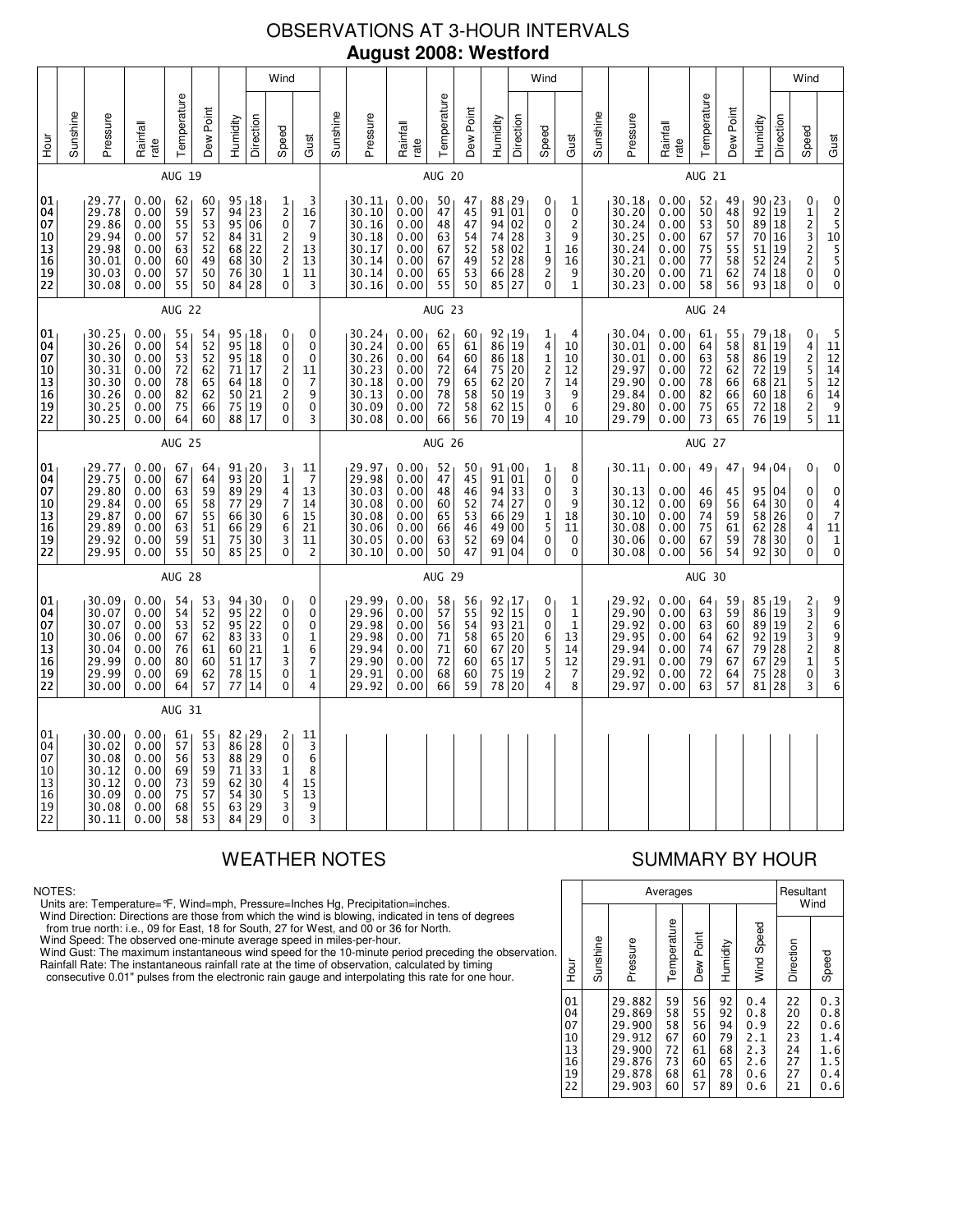## HOURLY PRECIPITATION (Water Equivalent) **August 2008: Westford**

| Date                                 |                                                                                                        | A.M. Hour Ending at |                                                                                            |      |                |    |                |      |                                                        |    |    |    |    |                   | P.M. Hour Ending at |      |                                                                                                                                                                                                                                                                                                                                        |    |    |                                                       |                |                                                          |    |                                                                                   |                                                            |  |  |  |
|--------------------------------------|--------------------------------------------------------------------------------------------------------|---------------------|--------------------------------------------------------------------------------------------|------|----------------|----|----------------|------|--------------------------------------------------------|----|----|----|----|-------------------|---------------------|------|----------------------------------------------------------------------------------------------------------------------------------------------------------------------------------------------------------------------------------------------------------------------------------------------------------------------------------------|----|----|-------------------------------------------------------|----------------|----------------------------------------------------------|----|-----------------------------------------------------------------------------------|------------------------------------------------------------|--|--|--|
|                                      | 01                                                                                                     | 02                  | 03                                                                                         | 04   | 05             | 06 | 07             | 08   | 09                                                     | 10 | 11 | 12 | 01 | 02                | 03                  | 04   | 05                                                                                                                                                                                                                                                                                                                                     | 06 | 07 | 08                                                    | 09             | 10                                                       | 11 | 12                                                                                |                                                            |  |  |  |
| 01<br>02<br>03<br>04<br>04<br>05     |                                                                                                        |                     | 0.01                                                                                       | 0.01 |                |    |                |      | $[0.07] 0.11] 0.03 0.03 0.02 0.09 0.01 0.09 0.17 0.02$ |    |    |    |    |                   |                     |      |                                                                                                                                                                                                                                                                                                                                        |    |    | $0.09\begin{vmatrix} 0.14 \\ 0.06 \end{vmatrix} 0.05$ |                |                                                          |    |                                                                                   | 01<br>02<br>03<br>04<br>05                                 |  |  |  |
|                                      | $\begin{array}{c c} 06 & 0.01 \end{array}$<br>$\begin{bmatrix} 08 \\ 09 \\ 10 \end{bmatrix} 0.16 0.05$ |                     |                                                                                            |      |                |    | 0.07 0.05 0.01 | 0.06 |                                                        |    |    |    |    | 0.09 0.01<br>0.01 |                     |      | 0.08<br>0.02                                                                                                                                                                                                                                                                                                                           |    |    | 0.01 0.02                                             | 0.10 0.12 0.01 |                                                          |    |                                                                                   | 06<br>07<br>08<br>09<br>09<br>10                           |  |  |  |
| $11$<br>$12$<br>$13$<br>$14$<br>$15$ |                                                                                                        | 0.01                |                                                                                            |      |                |    |                |      |                                                        |    |    |    |    | 0.19 0.01         |                     | 0.01 |                                                                                                                                                                                                                                                                                                                                        |    |    | 0.01                                                  |                |                                                          |    |                                                                                   | $\begin{array}{c} 11 \\ 12 \\ 13 \\ 14 \\ 15 \end{array}$  |  |  |  |
| 16<br>17<br>18<br>19<br>19<br>20     |                                                                                                        | 0.02                |                                                                                            |      | 0.06 0.10 0.12 |    |                |      |                                                        |    |    |    |    |                   |                     |      |                                                                                                                                                                                                                                                                                                                                        |    |    |                                                       |                | $0.03 \mid 0.11 \mid 0.07 \mid 0.15 \mid 0.17 \mid 0.05$ |    |                                                                                   | $\begin{array}{ c} 16 \\ 17 \\ 18 \\ 19 \\ 20 \end{array}$ |  |  |  |
|                                      |                                                                                                        |                     | $\begin{array}{c c} 21 & 22 \\ 22 & 23 \\ 24 & 25 \\ 25 & 0.02 \\ 0.05 & 0.01 \end{array}$ |      |                |    |                |      |                                                        |    |    |    |    |                   |                     |      |                                                                                                                                                                                                                                                                                                                                        |    |    |                                                       |                |                                                          |    | $0.03\begin{array}{ c c }\hline 21 \\ 22 \\ 23 \\ 24 \\ 25 \\ \hline \end{array}$ |                                                            |  |  |  |
| 26<br>27<br>28<br>29<br>29<br>30     |                                                                                                        |                     |                                                                                            |      |                |    |                |      |                                                        |    |    |    |    |                   |                     |      |                                                                                                                                                                                                                                                                                                                                        |    |    |                                                       |                |                                                          |    |                                                                                   | 26<br>27<br>28<br>29<br>29<br>30                           |  |  |  |
| 31                                   |                                                                                                        |                     |                                                                                            |      |                |    |                |      |                                                        |    |    |    |    |                   |                     |      |                                                                                                                                                                                                                                                                                                                                        |    |    |                                                       |                |                                                          |    |                                                                                   | 31                                                         |  |  |  |
|                                      |                                                                                                        |                     |                                                                                            |      |                |    |                |      |                                                        |    |    |    |    |                   |                     |      | Sum $\vert$ 0.13 $\vert$ 0.02 $\vert$ 0.07 $\vert$ 0.10 $\vert$ 0.19 $\vert$ 0.05 $\vert$ 0.14 $\vert$ 0.11 $\vert$ 0.03 $\vert$ 0.03 $\vert$ 0.03 $\vert$ 0.03 $\vert$ 0.09 $\vert$ 0.3 $\vert$ 0.11 $\vert$ 0.20 $\vert$ 0.13 $\vert$ 0.00 $\vert$ 0.13 $\vert$ 0.44 $\vert$ 0.24 $\vert$ 0.16 $\vert$ 0.17 $\vert$ 0.08 $\vert$ Sum |    |    |                                                       |                |                                                          |    |                                                                                   |                                                            |  |  |  |

During a frozen precipitation event, hourly precipitation totals may not be recorded. In this case, daily amounts are typically entered in the last column (hour ending at 12 A.M.)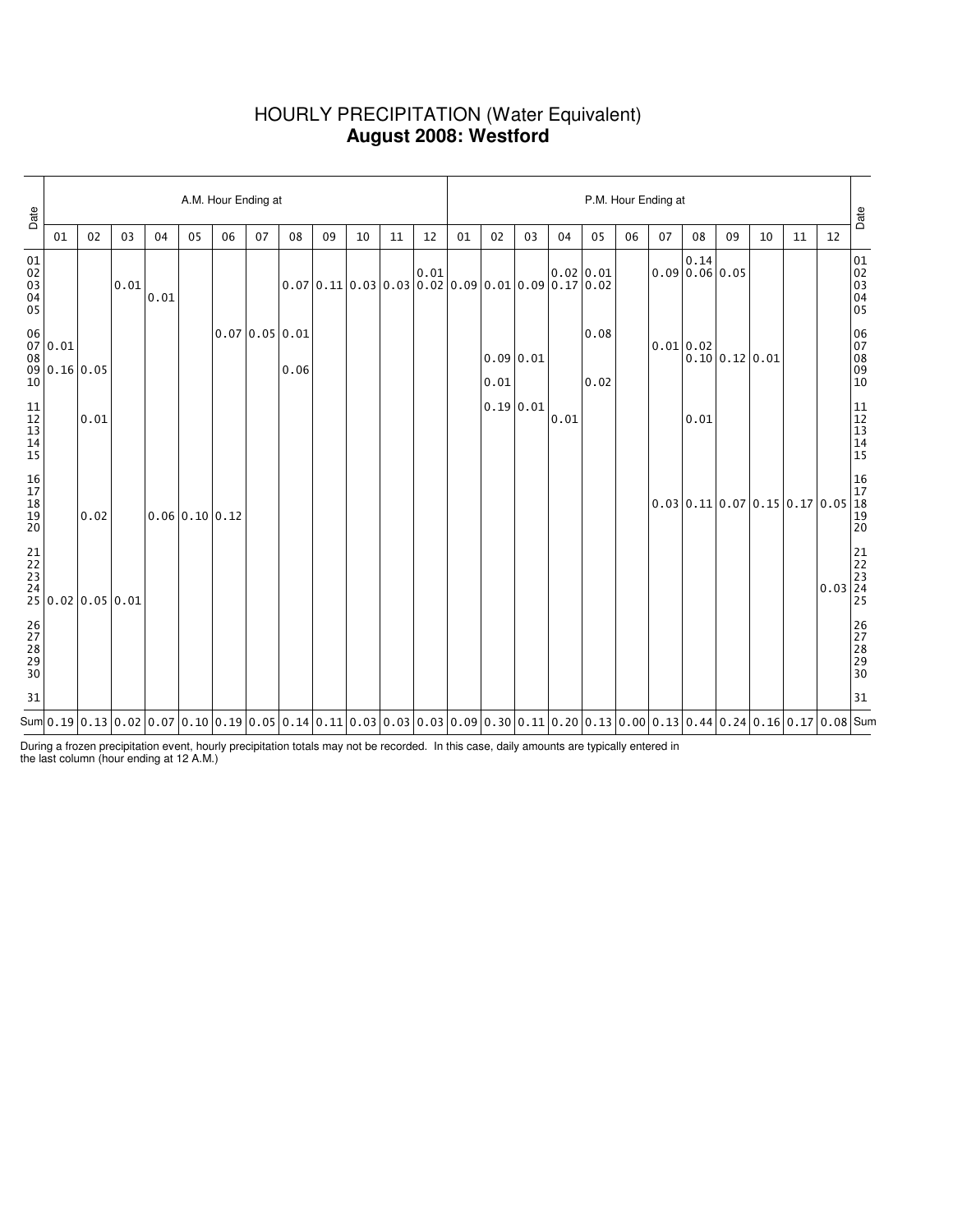# HOUR-BY-HOUR DATA **August 2008: Westford**